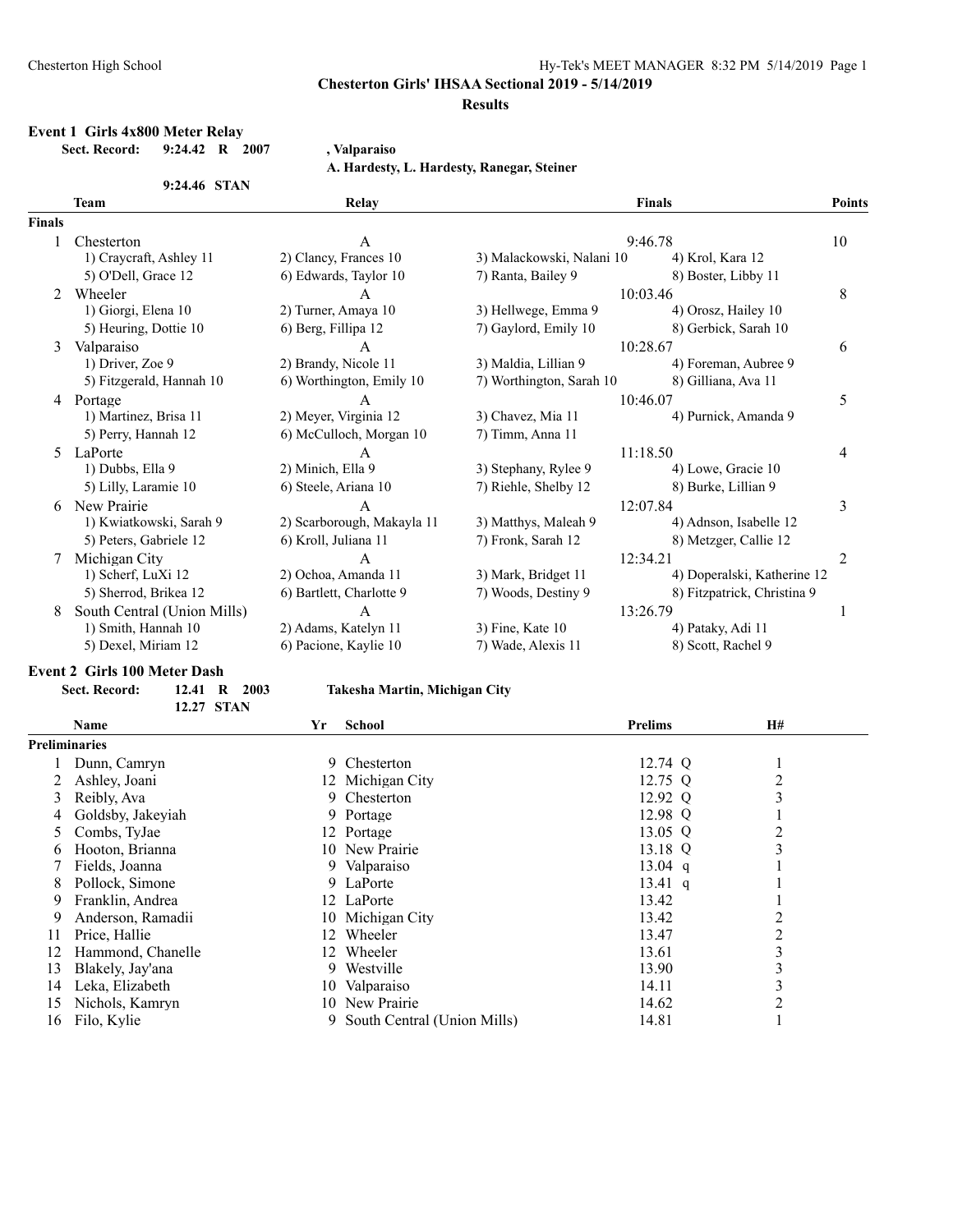**Results**

#### **Event 2 Girls 100 Meter Dash**

|               | Sect. Record:                             | 12.41 R |                   | 2003 | Takesha Martin, Michigan City |                |                |                |
|---------------|-------------------------------------------|---------|-------------------|------|-------------------------------|----------------|----------------|----------------|
|               |                                           |         | 12.27 STAN        |      |                               |                |                |                |
|               | Name                                      |         |                   | Yr   | <b>School</b>                 | <b>Finals</b>  |                | <b>Points</b>  |
| Finals        |                                           |         |                   |      |                               |                |                |                |
|               | Dunn, Camryn                              |         |                   |      | Chesterton<br>9.              | 12.78          |                | 10             |
| 2             | Ashley, Joani                             |         |                   |      | 12 Michigan City              | 12.86          |                | 8              |
| 3             | Goldsby, Jakeyiah                         |         |                   |      | 9 Portage                     | 12.96          |                | 6              |
|               | Fields, Joanna                            |         |                   |      | Valparaiso<br>9.              | 13.06          |                | 5              |
| 5             | Combs, TyJae                              |         |                   | 12   | Portage                       | 13.13          |                | 4              |
| 6             | Hooton, Brianna                           |         |                   |      | New Prairie<br>10             | 13.29          |                | 3              |
|               | Reibly, Ava                               |         |                   |      | Chesterton<br>9.              | 13.39          |                | $\overline{2}$ |
|               | <b>Event 3 Girls 100 Meter Hurdles IM</b> |         |                   |      |                               |                |                |                |
|               | <b>Sect. Record:</b>                      |         | 14.83 R 2010      |      | <b>Taylor Giles, Wheeler</b>  |                |                |                |
|               |                                           |         | <b>15.00 STAN</b> |      |                               |                |                |                |
|               | <b>Name</b>                               |         |                   | Yr   | <b>School</b>                 | <b>Prelims</b> | <b>H#</b>      |                |
| Preliminaries |                                           |         |                   |      |                               |                |                |                |
|               | Tuerff, Riley                             |         |                   |      | 12 LaPorte                    | 16.12 Q        | 1              |                |
|               | Harvey, Precious                          |         |                   |      | Valparaiso<br>10              | 16.28 Q        | 3              |                |
| 3             | Moore, Haley                              |         |                   | 12   | Chesterton                    | 16.88 Q        | $\overline{c}$ |                |
|               | Coram, Makayla                            |         |                   | 10   | Chesterton                    | 17.36 Q        | 3              |                |
| 5             | McFadden, Adrianna                        |         |                   | 12   | Valparaiso                    | 17.41 Q        |                |                |
| 6             | Martin, Jael                              |         |                   |      | 12 Michigan City              | 17.43 Q        | $\overline{c}$ |                |
|               | Harris, Cierra                            |         |                   |      | Portage<br>9.                 | $18.26$ q      | 3              |                |
| 8             | Warnell, Jenascia                         |         |                   |      | 9 Wheeler                     | $18.44$ q      | 2              |                |

# 18 Kepplin, Colleen 9 New Prairie 22.39 1

#### **Event 3 Girls 100 Meter Hurdles IM**

**15.00 STAN**

#### **Sect. Record: 14.83 R 2010 Taylor Giles, Wheeler**

8 Warnell, Jenascia 9 Wheeler 18.44 q 2<br>
9 Plummer, Riley 12 Michigan City 18.58 2

10 Feldsien, Callie 18.93 1<br>
11 Shei, Sara 19 South Central (Union Mills) 19.39 1<br>
11 Shei, Sara 19.39 1

12 Teague, Hannah 11 Portage 19.46 3<br>
13 Ball, Lily 9 Wheeler 19.49 1 13 Ball, Lily 19.49 19.49 19.49 19.49 19.49 19.49 19.49 19.49 19.49 19.49 19.49 19.49 19.49 19.49 19.49 19.49 1 14 Steder, Hannah 19.98 2<br>15 Vandercar, Emma 19.98 2 9 South Central (Union Mills) 2 20.30 2 2

16 Brickner, Zoe 11 Washington Township 20.40 3<br>17 Gnott, Miranda 11 New Prairie 20.71 3

9 South Central (Union Mills) 19.39 1

9 Plummer, Riley 12 Michigan City 18.58 2

15 Vandercar, Emma 9 South Central (Union Mills) 20.30 2

17 Gnott, Miranda 11 New Prairie 20.71

|               | <b>Name</b>          | Yr | School           | <b>Finals</b> | <b>Points</b> |
|---------------|----------------------|----|------------------|---------------|---------------|
| <b>Finals</b> |                      |    |                  |               |               |
|               | Tuerff, Riley        |    | 12 LaPorte       | 15.51         | 10            |
|               | 2 Moore, Haley       |    | 12 Chesterton    | 15.73         | 8             |
|               | 3 Harvey, Precious   |    | 10 Valparaiso    | 15.80         | 6             |
|               | 4 Martin, Jael       |    | 12 Michigan City | 17.05         |               |
|               | 5 Coram, Makayla     |    | 10 Chesterton    | 17.33         |               |
|               | 6 McFadden, Adrianna |    | 12 Valparaiso    | 17.72         |               |
|               | Harris, Cierra       |    | 9 Portage        | 18.12         |               |
| 8             | Warnell, Jenascia    |    | 9 Wheeler        | 18.83         |               |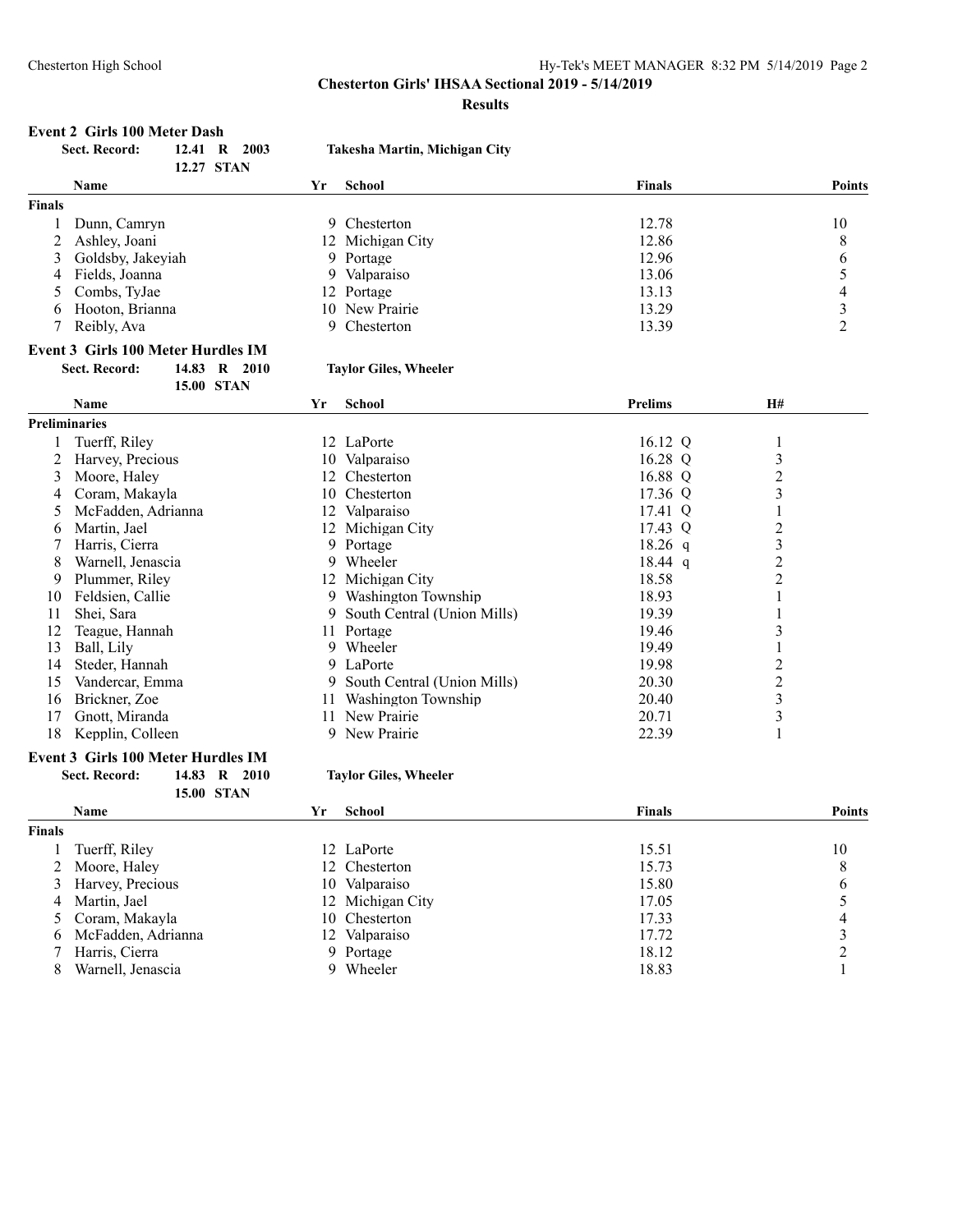**Results**

# **Event 4 Girls 200 Meter Dash<br>Sect. Record:** 25.50 R 1991

|               | Sect. Record:     | 25.50 | R 1991     |    | Omegia Keys, Michigan City  |                |    |  |
|---------------|-------------------|-------|------------|----|-----------------------------|----------------|----|--|
|               |                   |       | 25.17 STAN |    |                             |                |    |  |
|               | <b>Name</b>       |       |            | Yr | School                      | <b>Prelims</b> | H# |  |
| Preliminaries |                   |       |            |    |                             |                |    |  |
|               | Jones, Kayla      |       |            |    | 11 LaPorte                  | 26.71 Q        | 3  |  |
|               | Turner, Amaya     |       |            | 10 | Wheeler                     | 26.97 Q        |    |  |
| 3             | Lowe, Jaedyn      |       |            |    | 10 Portage                  | 27.04 Q        | 2  |  |
| 4             | Reibly, Ava       |       |            | 9. | Chesterton                  | 27.08 Q        | 3  |  |
| 5             | Ashley, Naomi     |       |            |    | 12 Michigan City            | 27.47 Q        | 2  |  |
| 6             | Goldsby, Jakeviah |       |            |    | 9 Portage                   | 27.67 Q        |    |  |
|               | Martinez, Olivia  |       |            | -9 | Washington Township         | $27.27$ q      | 3  |  |
| 8             | Kontos, Danielle  |       |            | 9  | Chesterton                  | 27.88 q        | 2  |  |
| 9             | Price, Hallie     |       |            | 12 | Wheeler                     | 28.02          | 3  |  |
| 10            | Hooton, Brianna   |       |            | 10 | New Prairie                 | 28.24          | 2  |  |
| 11            | Fuller, Lydia     |       |            |    | 12 Michigan City            | 28.52          | 2  |  |
| 12            | Utsler, Hallie    |       |            | 10 | Valparaiso                  | 28.89          |    |  |
| 13            | Franklin, Andrea  |       |            |    | 12 LaPorte                  | 29.26          | 2  |  |
| 14            | Leka, Elizabeth   |       |            | 10 | Valparaiso                  | 29.47          |    |  |
| 15            | Phelan, Mary      |       |            | 12 | South Central (Union Mills) | 29.57          |    |  |
| 16            | Palmer, Alexandra |       |            | 12 | New Prairie                 | 29.91          | 3  |  |
| 17            | Koppen, Kaitlyn   |       |            | 10 | South Central (Union Mills) | 30.85          |    |  |
| 18            | Blakely, Jay'ana  |       |            | 9. | Westville                   | 31.04          | 3  |  |
| 19            | Blakely, Janaya   |       |            | 11 | Westville                   | 35.15          |    |  |

# **Event 4 Girls 200 Meter Dash<br>Sect. Record:** 25.50 R

| ord: | 25.50 R 199 |  |
|------|-------------|--|
|      | 25.17 STAN  |  |

#### **Sect. Record: 25.50 R 1991 Omegia Keys, Michigan City**

|               | <b>Name</b>         | Yr  | School                | <b>Finals</b> | <b>Points</b> |
|---------------|---------------------|-----|-----------------------|---------------|---------------|
| <b>Finals</b> |                     |     |                       |               |               |
|               | Turner, Amaya       | 10. | Wheeler               | 26.13         | 10            |
|               | 2 Lowe, Jaedyn      |     | 10 Portage            | 26.96         | 8             |
|               | 3 Jones, Kayla      |     | 11 LaPorte            | 27.03         | O             |
|               | 4 Reibly, Ava       |     | 9 Chesterton          | 27.29         |               |
|               | 5 Goldsby, Jakeyiah |     | 9 Portage             | 27.39         | 4             |
|               | 6 Martinez, Olivia  |     | 9 Washington Township | 27.90         |               |
|               | 7 Ashley, Naomi     |     | 12 Michigan City      | 28.03         |               |
|               | 8 Kontos, Danielle  |     | Chesterton            | 30.47         |               |

#### **Event 5 Girls 1600 Meter Run**

**Sect. Record: 4:58.20 R 1983 Judy Crowe, Valparaiso 5:02.82 STAN**

|               | <b>Name</b>              | Yr | <b>School</b>   | <b>Finals</b> | Points |
|---------------|--------------------------|----|-----------------|---------------|--------|
| <b>Finals</b> |                          |    |                 |               |        |
|               | Gilliana, Ava            |    | Valparaiso      | 5:14.64       | 10     |
|               | 2 Ranta, Bailey          |    | 9 Chesterton    | 5:18.84       | Ô      |
|               | 3 Worthington, Emily     |    | 10 Valparaiso   | 5:20.20       | b      |
|               | 4 Krol, Kara             |    | 12 Chesterton   | 5:20.84       |        |
|               | 5 McCulloch, Morgan      |    | 10 Portage      | 5:39.01       | 4      |
|               | 6 Fitzpatrick, Christina |    | 9 Michigan City | 5:46.37       |        |
|               | Martinez, Brisa          |    | 11 Portage      | 5:54.25       |        |
|               | Kroll, Juliana           |    | 11 New Prairie  | 6:00.80       |        |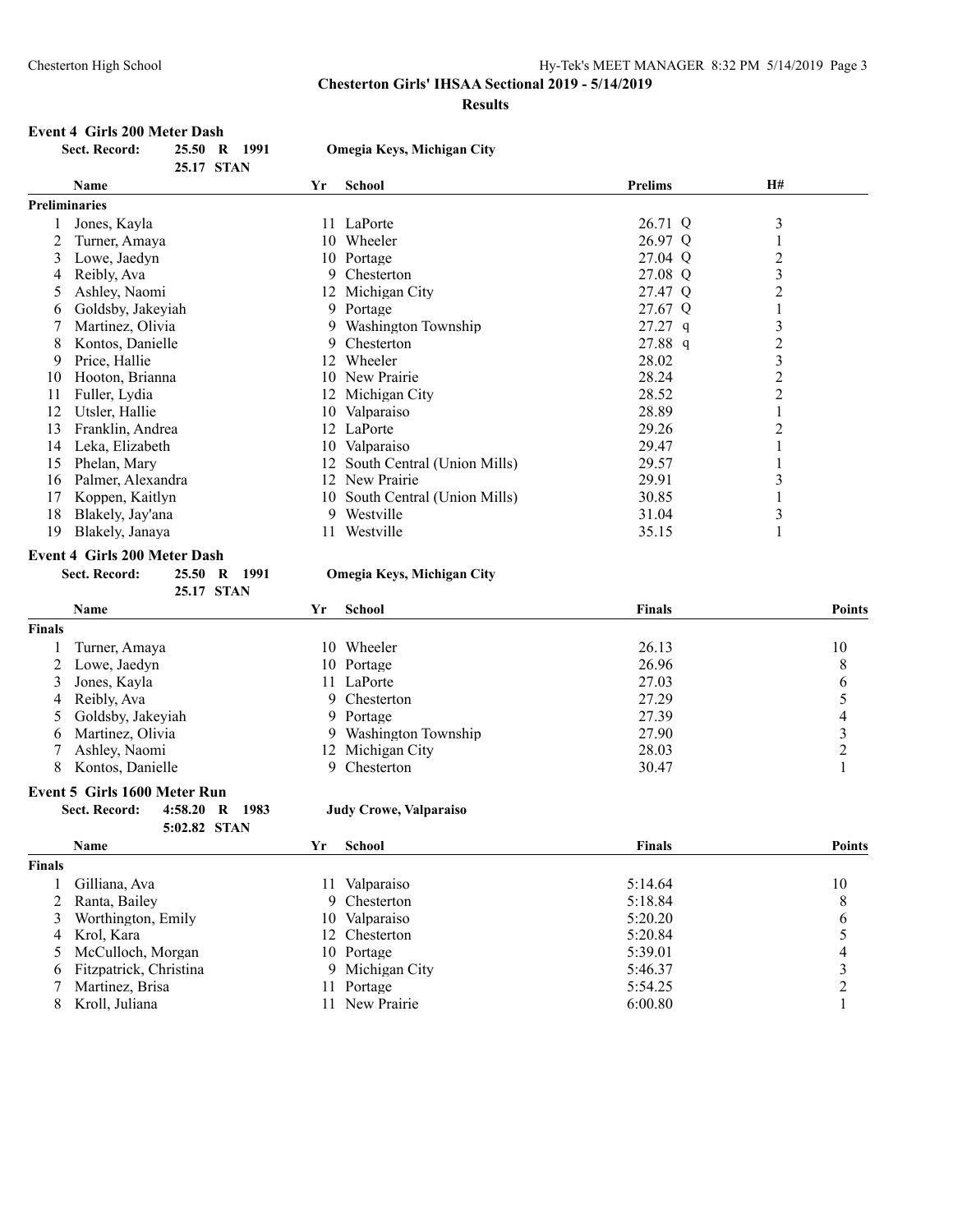**Results**

#### **Finals ... (Event 5 Girls 1600 Meter Run)**

|     | <b>Name</b>           | Yr | School                         | <b>Finals</b> | <b>Points</b> |
|-----|-----------------------|----|--------------------------------|---------------|---------------|
| 9   | Stevens, Shelby       | 11 | Wheeler                        | 6:04.84       |               |
| 10  | Gaylord, Emily        |    | 10 Wheeler                     | 6:06.17       |               |
| 11  | Stephany, Rylee       |    | 9 LaPorte                      | 6:08.77       |               |
|     | 12 Burke, Lillian     |    | 9 LaPorte                      | 6:10.64       |               |
|     | 13 Kwiatkowski, Sarah |    | 9 New Prairie                  | 6:14.87       |               |
| 14  | Wade, Alexis          |    | 11 South Central (Union Mills) | 6:22.76       |               |
| 15. | Mark, Bridget         |    | 11 Michigan City               | 6:26.81       |               |
| 16  | Shebel, Grace         |    | 10 Westville                   | 7:49.12       |               |

#### **Event 6 Girls 4x100 Meter Relay**

| <b>Sect. Record:</b> | 49.10 R 2006 |  |
|----------------------|--------------|--|
|                      |              |  |

# **Sect. Record: 49.10 R 2006 , Michigan City**

### **McGregor, Nixon, Smith, Stoll**

|        | <b>48.77 STAN</b>                                                       |                                                        |                                                       |               |                                                     |        |
|--------|-------------------------------------------------------------------------|--------------------------------------------------------|-------------------------------------------------------|---------------|-----------------------------------------------------|--------|
|        | <b>Team</b>                                                             | Relay                                                  |                                                       | <b>Finals</b> | <b>H#</b>                                           | Points |
| Finals |                                                                         |                                                        |                                                       |               |                                                     |        |
| 1      | Michigan City<br>1) Ashley, Joani 12<br>5) Martin, Jael 12              | A<br>2) Ashley, Naomi 12<br>6) Achy, Huda 11           | 3) Fuller, Lydia 12<br>7) Sanders, Ashanti 9          | 50.82         | 4) Anderson, Ramadii 10<br>8) Roberts, Maya 10      | 10     |
| 2      | Portage<br>1) Combs, TyJae 12<br>5) Lowe, Jaedyn 10                     | A<br>2) Hood, Jada 12<br>6) Spoor, Valerie 11          | 3) Goldsby, Jakeyiah 9<br>7) Huley, Jade 9            | 50.84         | 4) Harrop-Haywood, Nakara 9                         | 8      |
| 3      | LaPorte<br>1) Shreves, Aydin 9                                          | $\mathsf{A}$<br>2) Jones, Kayla 11                     | 3) Tuerff, Riley 12                                   | 51.34         | $\mathfrak{D}$<br>4) Franklin, Andrea 12            | 6      |
| 4      | Chesterton<br>1) Sieman, Emma 10<br>5) Reibly, Ava 9                    | A<br>2) Marchetti, Belle 11<br>6) Geiser, Hannah 10    | 3) Gentry, Bree 9<br>7) Kontos, Danielle 9            | 51.77         | 2<br>4) Tumidalsky, Alexa 12<br>8) Stento, Jamie 12 | 5      |
| 5      | Valparaiso<br>1) Utsler, Hallie 10<br>5) Leka, Elizabeth 10             | A<br>2) Fields, Joanna 9<br>6) Tsagris, Anastasia 11   | 3) Cummins, Skyler 10<br>7) Wagenblast, Megan 11      | 51.97         | 2<br>4) Stanley, Riley 10<br>8) Harvey, Precious 10 | 4      |
| 6      | Washington Township<br>1) Kennedy, Ashley 11<br>5) Suprenant, Alyssa 10 | A<br>2) Feldsien, Callie 9<br>6) Bullington, Morgan 12 | 3) Martinez, Olivia 9                                 | 52.56         | 4) Horvath, Claire 9                                | 3      |
| 7      | Wheeler<br>1) Edmond, Melanie 12<br>5) Venegas, Maddie 9                | A<br>2) Hammond, Chanelle 12<br>6) Ball, Lily 9        | 3) Price, Hallie 12<br>7) Passauer, Lexi 12           | 53.02         | 2<br>4) Capellari, Anna 9<br>8) Missey, Jessica 10  | 2      |
| 8      | New Prairie<br>1) Rypma, Hannah 12<br>5) Hooton, Brianna 10             | A<br>2) Palmer, Alexandra 12<br>6) Neang, Leah 10      | 3) Scarborough, Makenzie 11<br>7) Clemons, Samantha 9 | 56.46         | $\mathfrak{D}$<br>4) Nichols, Kamryn 10             |        |
| 9      | South Central (Union Mills)<br>1) Filo, Kylie 9<br>5) Reyes, Sophia 9   | A<br>2) Grusak, Raeann 12<br>6) Freeman, Chloe 10      | 3) Marks, Katrin 11<br>7) Koppen, Kaitlyn 10          | 57.34         | 4) Phelan, Mary 12<br>8) Graham, Paris 9            |        |

# **Event 7 Girls 400 Meter Dash**

| EVENT / GIFIS 400 METER DASN |                   |                 |    |                            |               |    |               |
|------------------------------|-------------------|-----------------|----|----------------------------|---------------|----|---------------|
|                              | Sect. Record:     | 1991<br>58.20 R |    | Omegia Keys, Michigan City |               |    |               |
|                              |                   | 57.38 STAN      |    |                            |               |    |               |
|                              | <b>Name</b>       |                 | Yr | School                     | <b>Finals</b> | H# | <b>Points</b> |
| Finals                       |                   |                 |    |                            |               |    |               |
|                              | Turner, Amaya     |                 | 10 | Wheeler                    | 57.01 R STAN  |    | 10            |
|                              | Dunn, Camryn      |                 |    | 9 Chesterton               | 59.82         |    | 8             |
|                              | Grisafi, Isabella |                 | 10 | Valparaiso                 | 1:01.71       |    | 6             |
| 4                            | Martinez, Olivia  |                 |    | 9 Washington Township      | 1:02.15       |    |               |
|                              | Smith, Isabella   |                 |    | 9 Chesterton               | 1:02.21       |    |               |
| 6                            | Jaime, Sophia     |                 |    | Valparaiso                 | 1:02.79       |    |               |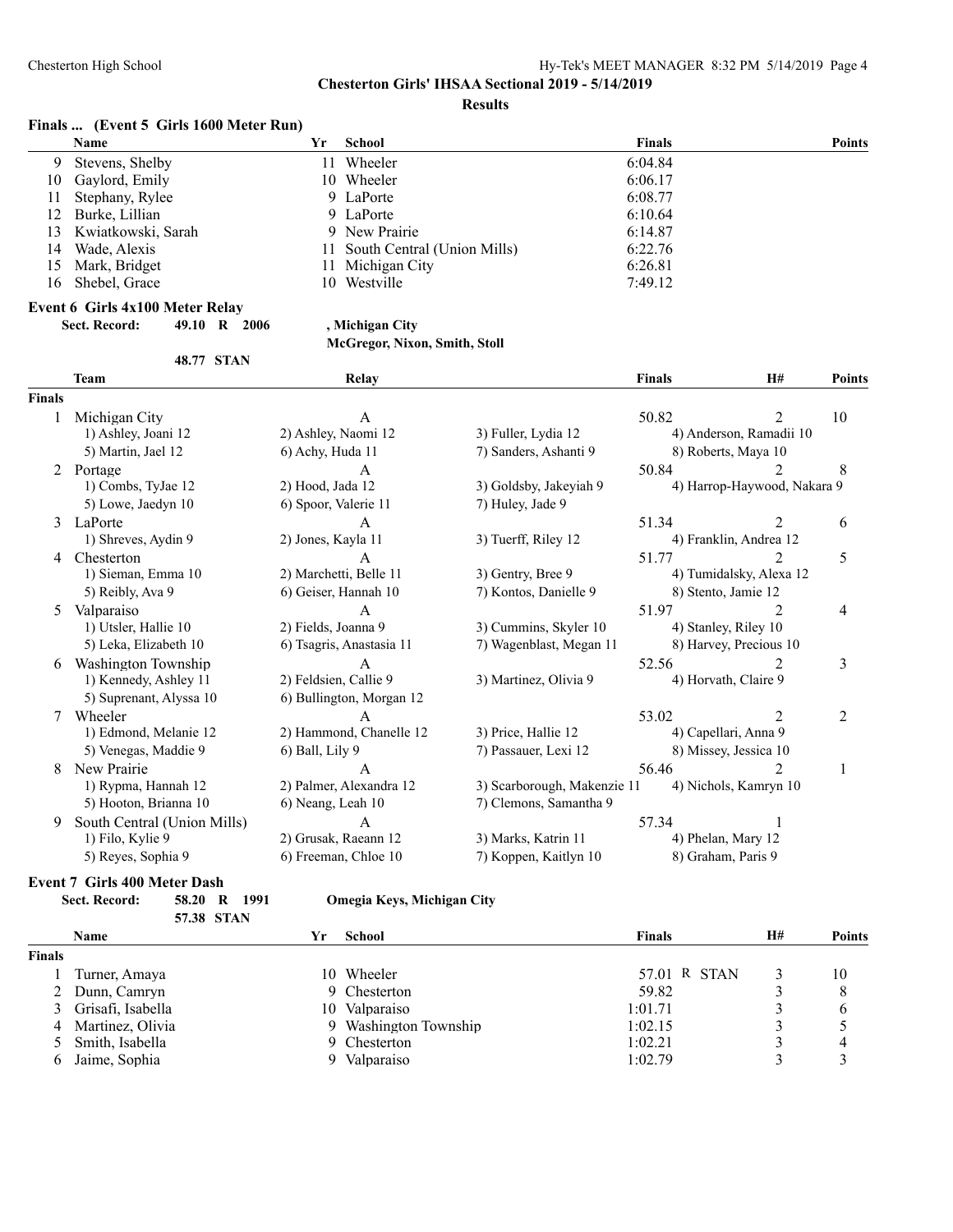**Results**

#### **Finals ... (Event 7 Girls 400 Meter Dash)**

|     | <b>Name</b>       | Yr | School                         | <b>Finals</b> | H# | <b>Points</b> |
|-----|-------------------|----|--------------------------------|---------------|----|---------------|
|     | Borom, Genesis    |    | 9 Portage                      | 1:02.87       |    |               |
| 8   | Bensz, Ella       |    | 10 LaPorte                     | 1:05.09       |    |               |
| 9   | Heuring, Dottie   |    | 10 Wheeler                     | 1:05.90       |    |               |
| 10  | Sherrod, Brikea   |    | 12 Michigan City               | 1:06.62       |    |               |
| 11  | Schreeg, Isabella |    | 9 LaPorte                      | 1:07.59       |    |               |
| 12. | Elizondo, Madison |    | 10 Portage                     | 1:08.66       |    |               |
| 13  | Fronk, Sarah      |    | 12 New Prairie                 | 1:09.58       |    |               |
| 14  | Young, Makenzi    |    | 10 South Central (Union Mills) | 1:09.70       |    |               |
| 15  | Dillon, Gemma     |    | 10 New Prairie                 | 1:12.24       |    |               |
| 16  | Banta, Rhianna    |    | 12 South Central (Union Mills) | 1:13.18       |    |               |
|     |                   |    |                                |               |    |               |

# **Event 8 Girls 300 Meter Hurdles Low<br>Sect. Record:** 44.69 R 2013

**45.32 STAN**

**2:16.24 STAN**

### **Sect. Record: 44.69 R 2013 Cassidy Swenson, Valparaiso**

|               | Name              | Yr  | <b>School</b>               | <b>Finals</b> | <b>H#</b>      | Points |
|---------------|-------------------|-----|-----------------------------|---------------|----------------|--------|
| <b>Finals</b> |                   |     |                             |               |                |        |
|               | Tuerff, Riley     |     | 12 LaPorte                  | 45.89         | 3              | 10     |
|               | Moore, Haley      |     | 12 Chesterton               | 48.61         |                | 8      |
|               | Harvey, Precious  | 10  | Valparaiso                  | 49.82         |                | 6      |
| 4             | Harris, Cierra    | 9.  | Portage                     | 51.44         |                |        |
|               | Wagenblast, Megan |     | Valparaiso                  | 51.51         |                | 4      |
| 6.            | Raffin, Marie     | 12. | Chesterton                  | 53.54         |                | 3      |
|               | Weber, Sarah      |     | 9 Michigan City             | 54.02         |                | າ      |
| 8             | King, Destanee    |     | 11 Portage                  | 56.00         |                |        |
| 9.            | Vandercar, Emma   | 9.  | South Central (Union Mills) | 56.23         | 2              |        |
| 10            | Gaylord, Emily    | 10. | Wheeler                     | 56.73         |                |        |
|               | Warnell, Jenascia | 9.  | Wheeler                     | 57.14         |                |        |
|               | Steder, Hannah    |     | 9 LaPorte                   | 57.54         |                |        |
| 13            | Brickner, Zoe     |     | Washington Township         | 59.61         | $\mathfrak{D}$ |        |
| 14            | Suprenant, Alyssa | 10  | Washington Township         | 1:00.05       |                |        |
| 15            | Burdue, Aiyana    | 10- | New Prairie                 | 1:04.40       |                |        |

#### **Event 9 Girls 800 Meter Run**

| <b>Sect. Record:</b> | 2:17.03 R 2003 |  |  | <b>Cassie Peller, Chesterton</b> |
|----------------------|----------------|--|--|----------------------------------|
|----------------------|----------------|--|--|----------------------------------|

|               | <b>Name</b>        | Yr  | <b>School</b>               | <b>Finals</b> | <b>H#</b> | <b>Points</b> |
|---------------|--------------------|-----|-----------------------------|---------------|-----------|---------------|
| <b>Finals</b> |                    |     |                             |               |           |               |
|               | Craycraft, Ashley  |     | Chesterton                  | 2:22.14       |           | 10            |
|               | Hellwege, Emma     | 9.  | Wheeler                     | 2:22.51       |           | 8             |
| 3             | Steele, Ariana     |     | 10 LaPorte                  | 2:24.45       |           | 6             |
| 4             | Metzger, Callie    |     | 12 New Prairie              | 2:28.04       |           |               |
|               | Clancy, Frances    |     | 10 Chesterton               | 2:28.11       |           | 4             |
| 6.            | Maldia, Lillian    | 9.  | Valparaiso                  | 2:34.43       |           | 3             |
|               | Meyer, Virginia    |     | 12 Portage                  | 2:39.72       |           | ↑             |
| 8.            | Dubbs, Ella        |     | 9 LaPorte                   | 2:44.19       |           |               |
| 9             | McCulloch, Morgan  |     | 10 Portage                  | 2:45.40       |           |               |
| 10            | Kwiatkowski, Sarah | 9   | New Prairie                 | 2:47.68       |           |               |
| 11            | Krawczyk, Melissa  |     | 10 Washington Township      | 2:53.17       |           |               |
| 12            | Scott, Rachel      | 9.  | South Central (Union Mills) | 2:54.36       |           |               |
| 13            | Armstrong, Mikaela | 10. | Washington Township         | 2:56.63       |           |               |
| 14            | Giorgi, Elena      | 10  | Wheeler                     | 2:58.09       |           |               |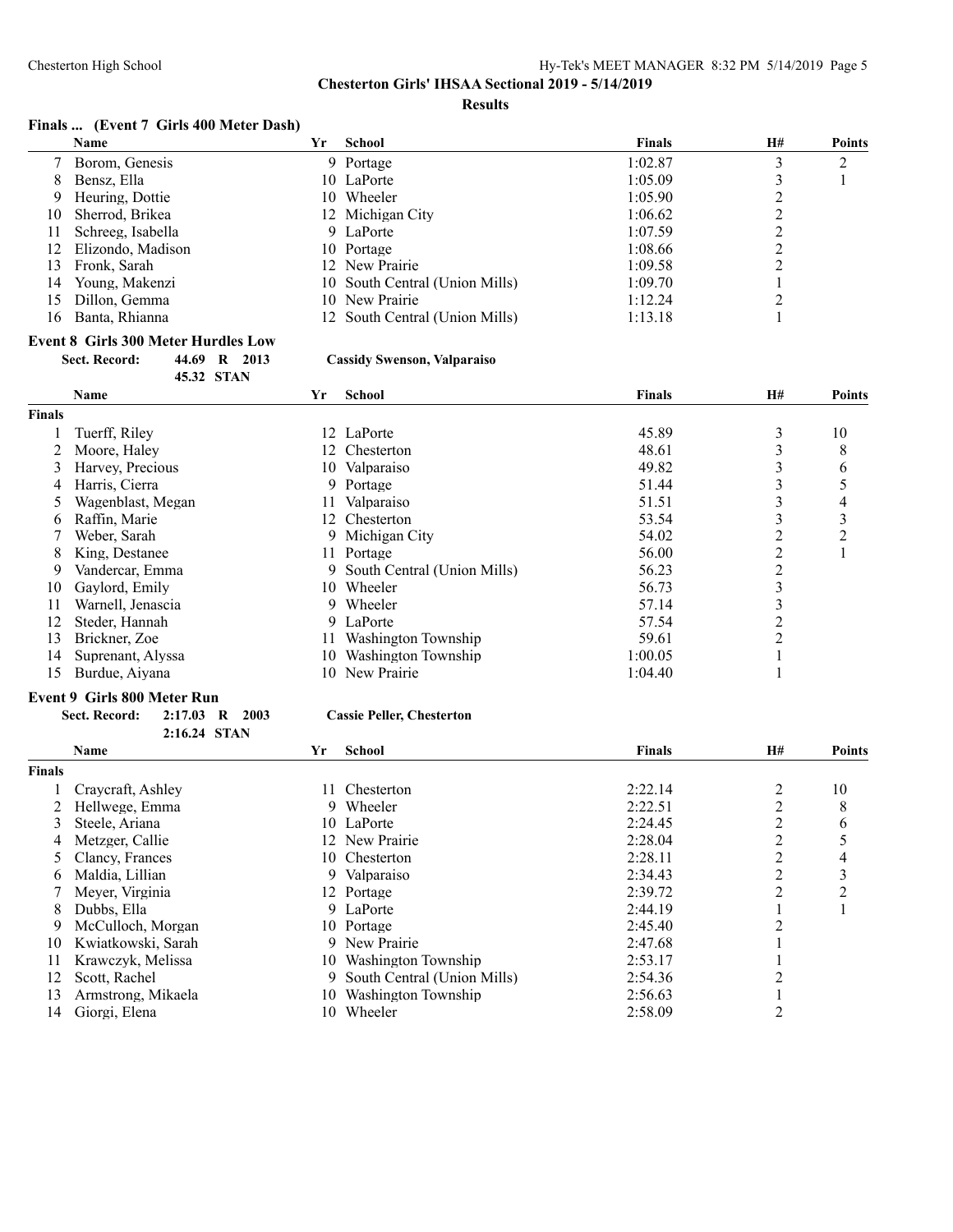#### **Results**

|    |                                       |              | --------                       |               |    |               |
|----|---------------------------------------|--------------|--------------------------------|---------------|----|---------------|
|    | Finals  (Event 9 Girls 800 Meter Run) |              |                                |               |    |               |
|    | <b>Name</b>                           | ťг.          | School                         | <b>Finals</b> | H# | <b>Points</b> |
| 15 | Wade, Alexis                          |              | 11 South Central (Union Mills) | 3:06.46       |    |               |
| 16 | Doperalski, Katherine                 |              | 12 Michigan City               | 3:17.53       |    |               |
| 17 | Ochoa, Amanda                         | $\mathbf{L}$ | Michigan City                  | 3:25.50       |    |               |
| 18 | Shebel, Grace                         |              | 10 Westville                   | 3:41.25       |    |               |
|    | --- Driver, Zoe                       |              | Valparaiso                     | <b>DNF</b>    |    |               |
|    | .                                     |              |                                |               |    |               |

### **Event 10 Girls 3200 Meter Run**

| Sect. Record: 10:57.85 R 2000 |               |  |  |
|-------------------------------|---------------|--|--|
|                               | 10:51.56 STAN |  |  |

#### **Sect. Record: 10:57.85 R 2000 Michelle Dela Vina, Wheeler**

|        | 10.31.30 STAT          |     |                                |               |               |
|--------|------------------------|-----|--------------------------------|---------------|---------------|
|        | <b>Name</b>            | Yr  | School                         | <b>Finals</b> | <b>Points</b> |
| Finals |                        |     |                                |               |               |
|        | Gilliana, Ava          | 11  | Valparaiso                     | 11:36.00      | 10            |
|        | Orosz, Hailey          | 10  | Wheeler                        | 11:37.08      | 8             |
| 3      | Ranta, Bailey          |     | 9 Chesterton                   | 11:38.57      | 6             |
|        | Worthington, Sarah     | 10  | Valparaiso                     | 11:58.79      | 5             |
| 5      | Young Brust, Adelaide  | 10  | South Central (Union Mills)    | 12:06.86      | 4             |
| 6      | Malackowski, Nalani    | 10  | Chesterton                     | 12:19.16      | 3             |
|        | Timm, Anna             | 11  | Portage                        | 12:33.01      | 2             |
| 8      | Peters, Gabriele       | 12  | New Prairie                    | 12:40.25      |               |
| 9      | Loubriel, Soraya       |     | 9 Portage                      | 12:53.95      |               |
| 10     | Fitzpatrick, Christina |     | 9 Michigan City                | 13:08.05      |               |
| 11     | Lilly, Laramie         | 10. | LaPorte                        | 13:31.97      |               |
| 12     | Minich, Ella           |     | 9 LaPorte                      | 13:32.00      |               |
| 13     | Kroll, Juliana         |     | New Prairie                    | 14:01.68      |               |
| 14     | Gaylord, Emily         | 10  | Wheeler                        | 14:13.73      |               |
| 15     | Dexel, Miriam          |     | 12 South Central (Union Mills) | 14:24.66      |               |
| $---$  | Mark, Bridget          |     | Michigan City                  | <b>DNF</b>    |               |
|        |                        |     |                                |               |               |

## **Event 11 Girls 4x400 Meter Relay**

**Sect. Record: 4:04.75 R , New Prairie**

**3:57.25 STAN**

**Saylor, Kampf, Myroup, Vogeler**

|                | 3:57.25 STAN            |                          |                          |                   |                        |               |
|----------------|-------------------------|--------------------------|--------------------------|-------------------|------------------------|---------------|
|                | Team                    | Relay                    |                          | <b>Finals</b>     | <b>H#</b>              | <b>Points</b> |
| <b>Finals</b>  |                         |                          |                          |                   |                        |               |
|                | Chesterton              | A                        |                          | 4:06.16           |                        | 10            |
|                | 1) Connors, Bri 9       | 2) Smith, Isabella 9     | 3) Craycraft, Ashley 11  |                   | 4) Moore, Haley 12     |               |
|                | 5) Gentry, Bree 9       | 6) Raffin, Sophia 10     | 7) Tumidalsky, Alexa 12  |                   | 8) Dunn, Camryn 9      |               |
| $\overline{2}$ | Valparaiso              | A                        |                          | 4:07.85           |                        | 8             |
|                | 1) Grisafi, Isabella 10 | 2) Tsagris, Anastasia 11 | 3) Jaime, Sophia 9       |                   | 4) Cummins, Skyler 10  |               |
|                | 5) Wagner, Ella 9       | 6) Driver, Zoe 9         | 7) Catchur, Morgan 10    |                   | 8) Gilliana, Ava 11    |               |
| 3              | Portage                 | A                        |                          | 4:23.26           |                        | 6             |
|                | 1) Combs, TyJae 12      | 2) Elizondo, Madison 10  | 3) Goldsby, Jakeyiah 9   |                   | 4) Borom, Genesis 9    |               |
|                | 5) Hood, Jada 12        | 6) Huley, Jade 9         | 7) Prado, America 9      |                   | 8) Spoor, Valerie 11   |               |
| 4              | LaPorte                 |                          |                          | 4:26.90           | 2                      | 5             |
|                | 1) Jones, Kayla 11      | 2) Schreeg, Isabella 9   | 3) Tuerff, Riley 12      | 4) Bensz, Ella 10 |                        |               |
|                | 5) Holt, Grace 10       | 6) Steele, Ariana 10     |                          |                   |                        |               |
| 5.             | Wheeler                 | A                        |                          | 4:28.94           |                        | 4             |
|                | 1) Giorgi, Elena 10     | 2) Heuring, Dottie 10    | 3) Hammond, Chanelle 12  |                   | 4) Hellwege, Emma 9    |               |
|                | 5) Warnell, Jenascia 9  | 6) Price, Hallie 12      | 7) Turner, Amaya 10      | 8) Ball, Lily 9   |                        |               |
| 6              | New Prairie             | A                        |                          | 4:31.82           | 2                      | 3             |
|                | 1) Palmer, Alexandra 12 | 2) Hooton, Brianna 10    | 3) Fronk, Sarah 12       |                   | 4) Metzger, Callie 12  |               |
|                | 5) Rypma, Hannah 12     | 6) Wykoff, Holly 10      | 7) Chlebowski, Hannah 11 |                   | 8) Clemons, Samantha 9 |               |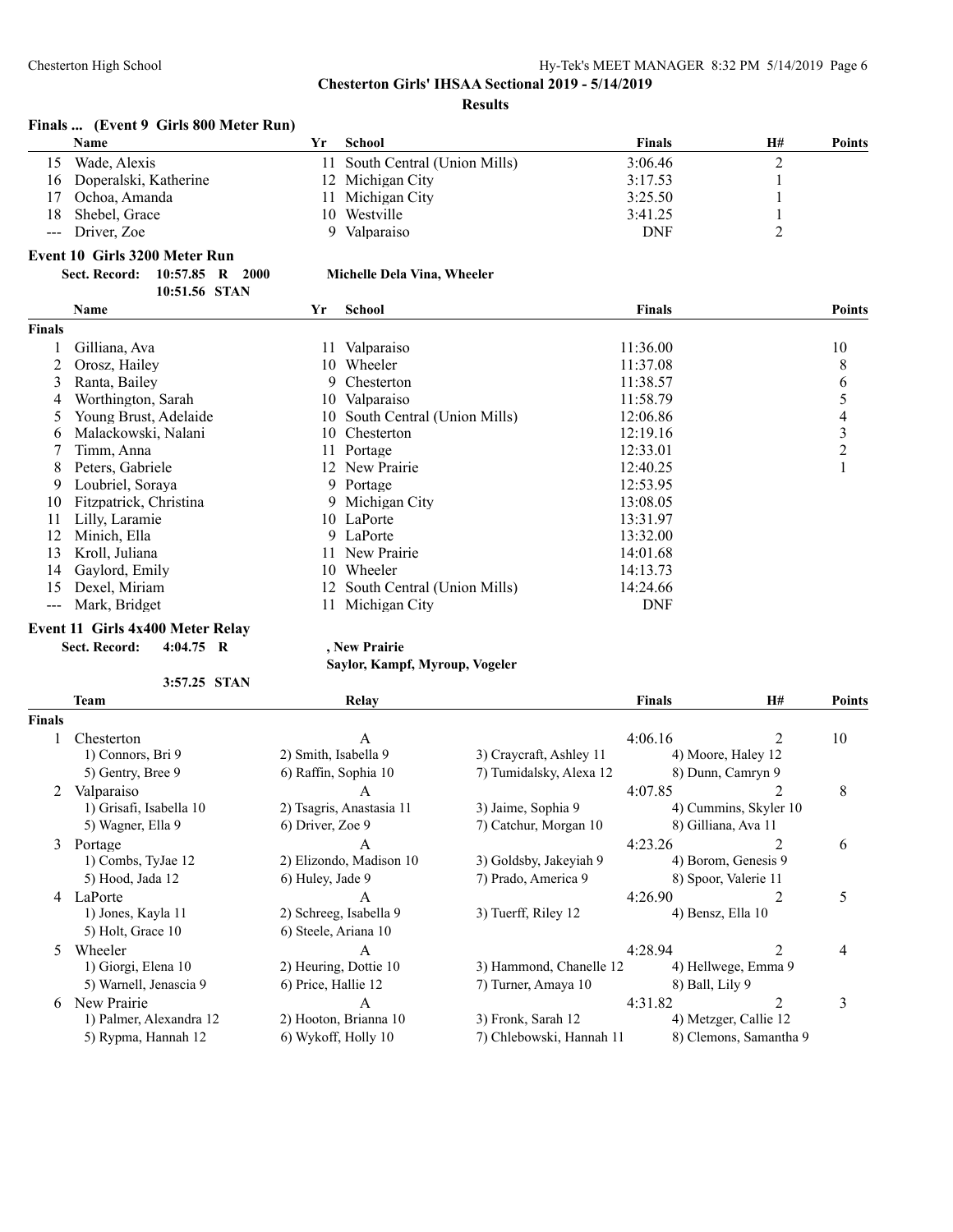#### **Results**

#### **Finals ... (Event 11 Girls 4x400 Meter Relay)**

|   | Team                        | Relay                       |                      | <b>Finals</b> | H#                      | <b>Points</b>  |
|---|-----------------------------|-----------------------------|----------------------|---------------|-------------------------|----------------|
|   | Michigan City               | A                           |                      | 4.4942        |                         | $\overline{2}$ |
|   | 1) Ashley, Joani 12         | 2) Weber, Sarah 9           | 3) Roberts, Maya 10  |               | 4) Sherrod, Brikea 12   |                |
|   | 5) Ashley, Naomi 12         | 6) Fitzpatrick, Christina 9 | 7) Fuller, Lydia 12  |               | 8) Woods, Destiny 9     |                |
| 8 | Washington Township         | A                           |                      | 4:52.23       |                         |                |
|   | 1) Coffer, Addison 11       | 2) Suprenant, Alyssa 10     | 3) Horvath, Claire 9 |               | 4) Krawczyk, Melissa 10 |                |
|   | 5) Bullington, Morgan 12    |                             |                      |               |                         |                |
| 9 | South Central (Union Mills) |                             |                      | 4:53.88       |                         |                |
|   | 1) Banta, Rhianna 12        | 2) Wade, Alexis 11          | 3) Marks, Katrin 11  |               | 4) Vandercar, Emma 9    |                |
|   | 5) Young, Makenzi 10        | 6) Reyes, Sophia 9          | 7) Buck, Alexia 10   |               |                         |                |
|   |                             |                             |                      |               |                         |                |

#### **Event 12 Girls High Jump**

# **Sect. Record: 5-06 R 1982 Michelle Dzyacky, Merrillville**

|               | Name              | Yr | <b>School</b>                 | <b>Finals</b> | <b>Points</b> |
|---------------|-------------------|----|-------------------------------|---------------|---------------|
| <b>Finals</b> |                   |    |                               |               |               |
|               | Butz, Gina        |    | 10 Portage                    | $5 - 02.00$   | 10            |
|               | Pastoret, Kathryn |    | 10 Valparaiso                 | $4 - 10.00$   | 8             |
| 3             | Dillon, Gemma     |    | 10 New Prairie                | $J4-10.00$    | 6             |
| 4             | Lopez, Hannah     |    | 12 Valparaiso                 | $4 - 08.00$   | 5             |
|               | Horvath, Claire   |    | 9 Washington Township         | J4-08.00      | 3.50          |
|               | Thorp, Brianna    |    | 10 LaPorte                    | $J4-08.00$    | 3.50          |
|               | Capellari, Anna   |    | 9 Wheeler                     | $J4-08.00$    | 2             |
| 8             | South, Alaina     |    | 10 Chesterton                 | $4 - 06.00$   | .50           |
| 8             | Hyde, Katelyn     |    | 9 Wheeler                     | $4 - 06.00$   | .50           |
| 10            | Graham, Paris     |    | 9 South Central (Union Mills) | $J4-06.00$    |               |
| 11            | Armstrong, Cordi  |    | 10 Chesterton                 | $J4-06.00$    |               |
| 11            | Shei, Sara        |    | 9 South Central (Union Mills) | J4-06.00      |               |
| ---           | Weber, Sarah      |    | 9 Michigan City               | NΗ            |               |
|               | Plummer, Riley    |    | 12 Michigan City              | NH            |               |
|               | Lopez, Legacy     |    | 12 Portage                    | NH            |               |
| $---$         | Rypma, Hannah     |    | 12 New Prairie                | NΗ            |               |

#### **Event 13 Girls Discus Throw**

| Sect. Record: | 142-07 R 1983 |  |
|---------------|---------------|--|
|               | 125-05 STAN   |  |

#### **Sect. Record: 142-07 R 1983 Debbie Smith, Lake Station**

|               | Name               | Yr  | School                         | <b>Finals</b> |   | Points |
|---------------|--------------------|-----|--------------------------------|---------------|---|--------|
| <b>Finals</b> |                    |     |                                |               |   |        |
|               | Janas, Cassie      | 12  | Westville                      | 108-00.00     | 2 | 10     |
|               | Denton, Skylar     |     | New Prairie                    | 105-04.00     | 2 | 8      |
| 3             | Briggs, Aaliyah    |     | Michigan City                  | 99-11.00      | 2 | 6      |
| 4             | Gerhardt, Tori     | 11. | Chesterton                     | 99-01.00      | 2 |        |
| 5             | Parker, Alyssia    |     | 10 South Central (Union Mills) | 96-07.00      | 2 | 4      |
| 6             | Hooper, Simone     |     | 10 Portage                     | $96-04.00$    | 2 | 3      |
|               | Rice, Ayla         | 9.  | Valparaiso                     | 96-03.00      | 2 | 2      |
| 8             | Campbell, Jessica  |     | 11 LaPorte                     | $93 - 02.00$  | 2 |        |
| 9             | Balas, Carley      | 9.  | Chesterton                     | 91-09.00      | 2 |        |
| 10            | Boren, Keatyn      | 12  | LaPorte                        | 79-08.00      | 2 |        |
| 10            | Mecchia, Alexa     | 10. | Washington Township            | 79-08.00      |   |        |
| 12            | Corneil, Charlotte | 9.  | Washington Township            | 78-04.00      |   |        |
| 13            | Sirhan, Lanna      |     | Valparaiso                     | 75-02.00      |   |        |
| 14            | Kehoe, Alicyn      | 12  | Wheeler                        | 71-07.00      |   |        |
| 15            | Siford, Abigail    |     | New Prairie                    | 69-08.00      |   |        |
| 16            | Popp, Kaylynn      |     | Westville                      | 66-11.00      |   |        |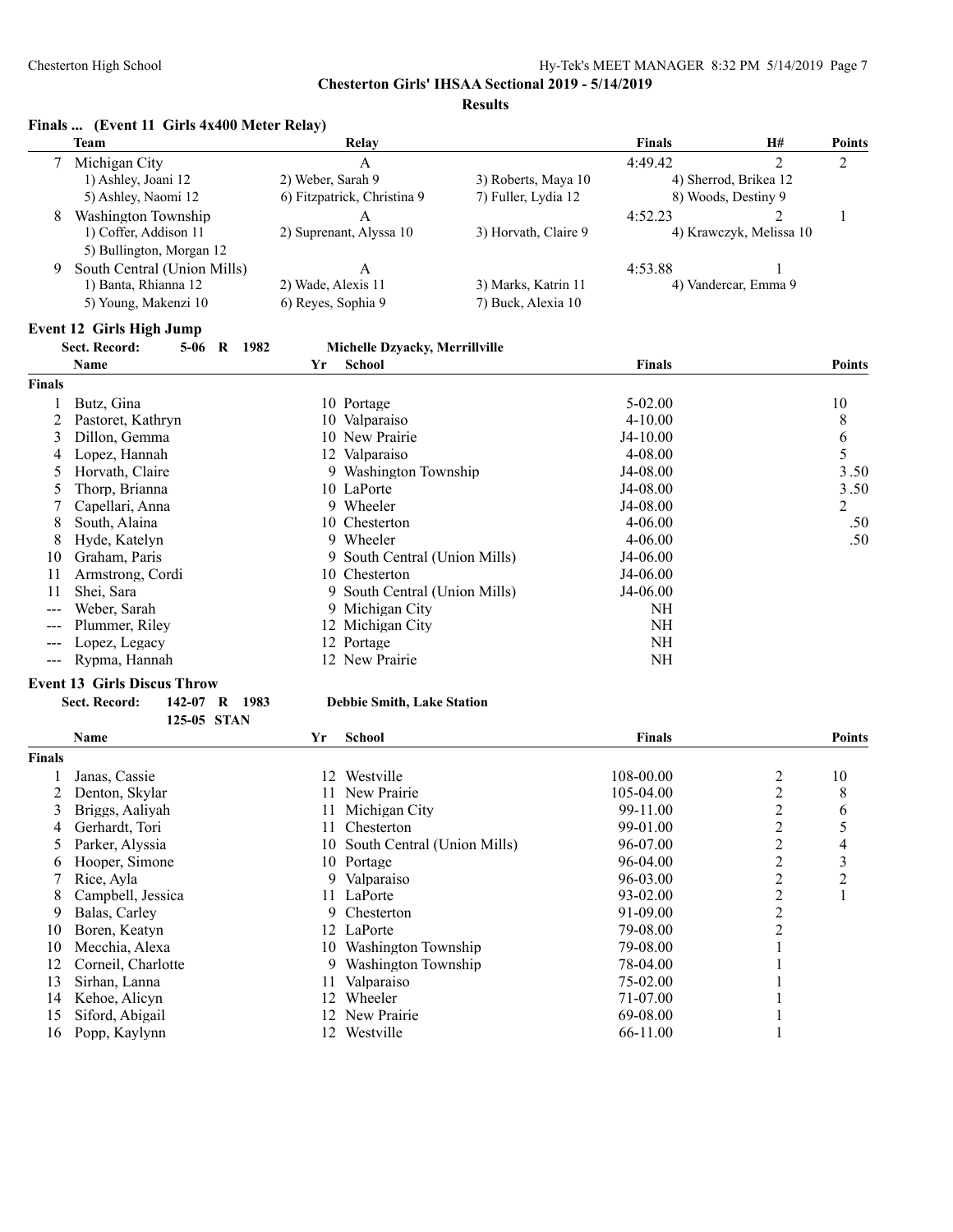#### **Results**

|               | Finals  (Event 13 Girls Discus Throw)<br>Name                                          | Yr | <b>School</b>               | <b>Finals</b> |                         | <b>Points</b>           |
|---------------|----------------------------------------------------------------------------------------|----|-----------------------------|---------------|-------------------------|-------------------------|
| 17            | Werner, Amanda                                                                         | 10 | South Central (Union Mills) | 65-08.00      |                         |                         |
| 18            | Galindo, Erica                                                                         |    | 10 Michigan City            | 60-11.00      |                         |                         |
| 19            | Keen, Brenna                                                                           | 12 | Wheeler                     | 51-09.00      |                         |                         |
|               |                                                                                        |    |                             |               |                         |                         |
|               | <b>Event 14 Girls Shot Put</b><br>Sect. Record:<br>49-00.75<br>R 2010<br>40-08.50 STAN |    | <b>Tori Bliss, Portage</b>  |               |                         |                         |
|               | <b>Name</b>                                                                            | Yr | <b>School</b>               | <b>Finals</b> |                         | <b>Points</b>           |
| <b>Finals</b> |                                                                                        |    |                             |               |                         |                         |
|               | Boren, Keatyn                                                                          |    | 12 LaPorte                  | 38-00.00      | $\overline{c}$          | 10                      |
|               | Lavendusky, Maya                                                                       |    | 9 Portage                   | 37-05.00      | $\overline{c}$          | 8                       |
| 3             | Davis, Madison                                                                         | 9. | Chesterton                  | 34-05.00      | $\overline{\mathbf{c}}$ | 6                       |
|               | Denton, Skylar                                                                         | 11 | New Prairie                 | $34 - 02.00$  | $\overline{c}$          | 5                       |
| 5             | Briggs, Aaliyah                                                                        | 11 | Michigan City               | 33-04.00      | $\overline{c}$          | $\overline{4}$          |
| 6             | Gerhardt, Tori                                                                         | 11 | Chesterton                  | 33-01.00      | $\overline{c}$          | $\overline{\mathbf{3}}$ |
|               | Corneil, Charlotte                                                                     | 9. | Washington Township         | 30-10.00      | $\overline{c}$          | $\overline{c}$          |
| 8             | Rice, Ayla                                                                             |    | Valparaiso                  | 30-07.50      | $\overline{c}$          | $\mathbf{1}$            |
|               | Janas, Cassie                                                                          | 12 | Westville                   | 29-08.00      |                         |                         |
| 10            | Campbell, Jessica                                                                      |    | 11 LaPorte                  | 29-04.75      | 2                       |                         |
| 11            | Keen, Brenna                                                                           | 12 | Wheeler                     | 28-09.00      |                         |                         |
| 12            | Popp, Kaylynn                                                                          | 12 | Westville                   | $26 - 08.00$  |                         |                         |
| 13            | Smith, Charity                                                                         | 11 | Michigan City               | 26-00.00      |                         |                         |
| 14            | Werner, Amanda                                                                         | 10 | South Central (Union Mills) | 25-09.75      |                         |                         |
| 15            | Dauterman, Hannah                                                                      | 11 | Valparaiso                  | 25-09.50      |                         |                         |
| 16            | Siford, Abigail                                                                        | 12 | New Prairie                 | 25-03.50      |                         |                         |
| 17            | Klimczak, Jolie                                                                        |    | South Central (Union Mills) | 25-00.00      |                         |                         |
| 18            | Kehoe, Alicyn                                                                          |    | 12 Wheeler                  | 24-01.00      |                         |                         |

### **Event 15 Girls Long Jump**

#### **Sect. Record: 18-03.25 R 2005 Kim Lienhoop and Katie McColly 2008, LaPorte , Chesterton**

|               | 17-08.25 STAN     |    |                             |               |   |               |
|---------------|-------------------|----|-----------------------------|---------------|---|---------------|
|               | Name              | Yr | <b>School</b>               | <b>Finals</b> |   | <b>Points</b> |
| <b>Finals</b> |                   |    |                             |               |   |               |
|               | Ashley, Naomi     | 12 | Michigan City               | 16-08.00      |   | 10            |
|               | Fields, Joanna    | 9  | Valparaiso                  | 16-07.25      |   | 8             |
| 3             | Geiser, Hannah    | 10 | Chesterton                  | 16-06.00      |   | 6             |
| 4             | Ashley, Joani     | 12 | Michigan City               | 16-05.75      |   | 5             |
| Ć.            | Jones, Kayla      |    | LaPorte                     | 16-04.25      |   | 4             |
| 6             | Kennedy, Ashley   |    | Washington Township         | 15-11.25      | 2 | 3             |
|               | Franklin, Andrea  |    | 12 LaPorte                  | J15-11.25     |   | 2             |
| 8             | Martinez, Olivia  | 9  | Washington Township         | 15-05.75      |   |               |
| 9             | Utsler, Hallie    | 10 | Valparaiso                  | 15-03.00      |   |               |
| 10            | Stento, Jamie     | 12 | Chesterton                  | 15-00.75      |   |               |
| 11            | Spoor, Valerie    |    | Portage                     | 14-07.25      |   |               |
| 12            | Passauer, Lexi    | 12 | Wheeler                     | 14-04.75      | 2 |               |
| 13            | Thomas, Maggie    | 12 | South Central (Union Mills) | 13-11.25      | 2 |               |
| 14            | Gnott, Miranda    |    | New Prairie                 | 13-00.50      | 2 |               |
| 15            | Shei, Sara        | 9  | South Central (Union Mills) | 13-00.00      | 2 |               |
| 16            | Huley, Zoe        |    | Portage                     | 12-11.25      | 2 |               |
| 17            | Clemons, Samantha |    | New Prairie                 | 12-10.00      | 2 |               |